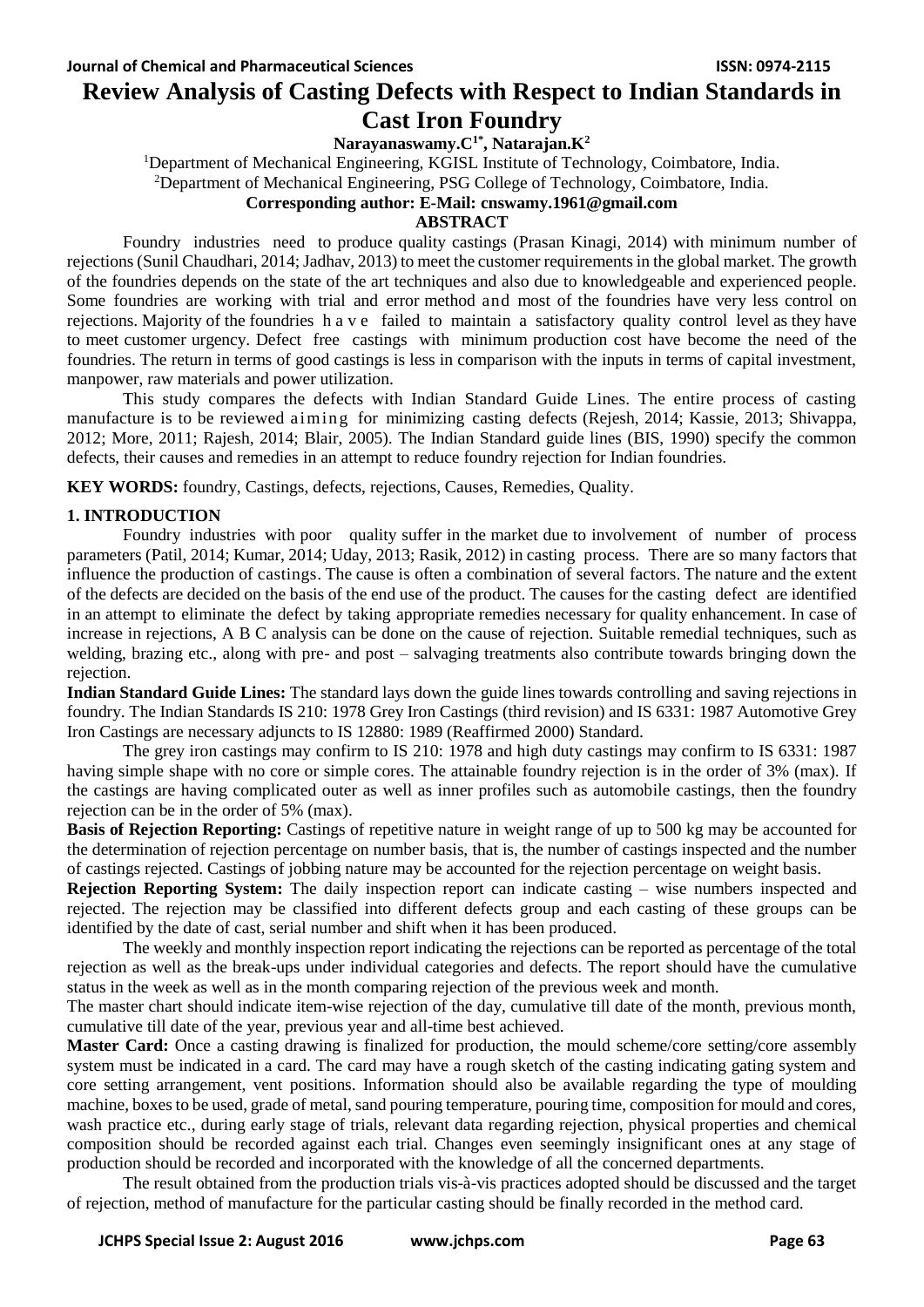### **Journal of Chemical and Pharmaceutical Sciences ISSN: 0974-2115**

The final method card should be released to all the concerned that is, production, process control, inspection and quality control departments.

**Rejection Meeting:** Depending on the production rate of the foundry, a shop floor meeting should be held daily or as required to examine the defective castings.

The meeting should be conducted by either the chief of quality control or trouble shooting unit who should properly identify the defects decided on the status i.e rejected castings, good castings and repairable castings. The method of rectification should also be decided in the meeting.

The meeting should be attended by heads/supervisors of all the production shops, process control and quality control departments regularly. Moulding shop group leader from the workmen's side should also attend the meeting.

At least once in a week, the foundry head should meet his managers and supervisors to discuss the rejection and to decide the line of action.

**Feedback System:** The copies of rejection report should be forwarded to the foundry head, in turn should be passed on, with his comments to the concerned departments.

The display boards indicating daily rejections on individual items produced and their break- ups should be kept on a place or places where the work men and concerned supervisors should see and discuss among themselves for corrective actions.

The result achieved on any trial / action should be recorded in the form of report received from the concerned department initiating the action and copies be circulated among all concerned departments. Work men of the concerned department should also be explained in simple language by their supervisor about the result of trial. The master chart should be made use of, for the weekly rejection meeting.

**Training of Personnel:**The workmen, supervisors and managers should be required to undergo suitable technical and managerial courses to keep them up to date on the subject. Such courses may be either organized within the organization or different educational / professional bodies.

**Suggestion Scheme:** The problems which are not getting solved easily should be put for suggestion through proper information system and the suggestion received should be scrutinized on priority and actions should be taken accordingly.

**Statistical Quality Control:** For maintaining and analyzing technical data, suitable statistical methods, such as control chart, etc., can be utilized.

**Defects, Causes and Remedies:** The Table 1 indicates list of 14 defects that normally occurred in iron castings and their causes and remedies as per Indian standard IS 12880:1989 (2000). The photo graphs for some of the casting defects are listed in the Figures 1 to 8.

| <b>Appearance</b>                 | <b>Causes</b>                             | <b>Remedies</b>                         |
|-----------------------------------|-------------------------------------------|-----------------------------------------|
| 1. Cold shut / Cold Lap           |                                           |                                         |
| Hole in the thinner section       | Low pouring temperature,                  | Adjust pouring temperature and use      |
| rounding of edges with s smooth   | slow or interrupted pouring               | ladle cover                             |
| and shiny appearance              | Low fluidity                              | Increase phosphorus, if permitted       |
| May appear as a line where two    | Core shift causing uneven<br>wall         | Avoid core shift by proper print or use |
| forwarding fronts have<br>not     | thickness                                 | chaplet wherever possible               |
| fused. Casting surface closer to  | hard<br>mould<br>Very<br>low<br><b>or</b> | Avoid excess ramming                    |
| the defect may be smooth and      | permeability                              |                                         |
| shiny                             | High moisture                             | Increase vents Adjust moisture as       |
|                                   |                                           | per sand GFN and clay content           |
| 2. Cold Shut                      |                                           |                                         |
| Gas hole having shiny surface     | Turbulent flow of metal causing           | Streamline and uninterrupted flow of    |
| with                              | iron shots separating out of metal        | metal is desirable                      |
| embedded shot                     | stream, interrupted pouring               |                                         |
| 3. Shrinkage and Draw             |                                           |                                         |
| Rough cavities entering casting   | Incorrect feeding                         | Design correct gating and feeding       |
| on heavy sections or at the joint |                                           | system                                  |
| of change of sections             | Weak mould                                | Improve mould hardness/density          |
|                                   | Carbon equivalent unsuitable for the      | Select proper composition               |
|                                   | casting design                            |                                         |
|                                   | <b>Excess inoculation</b>                 | Adjust inoculation suiting melting      |
|                                   |                                           | practice and casting design             |
|                                   | High pouring temperature                  | Adjust gating system properly           |
|                                   |                                           |                                         |

**Table.1. Diagnosis Chart as per Indian Standard**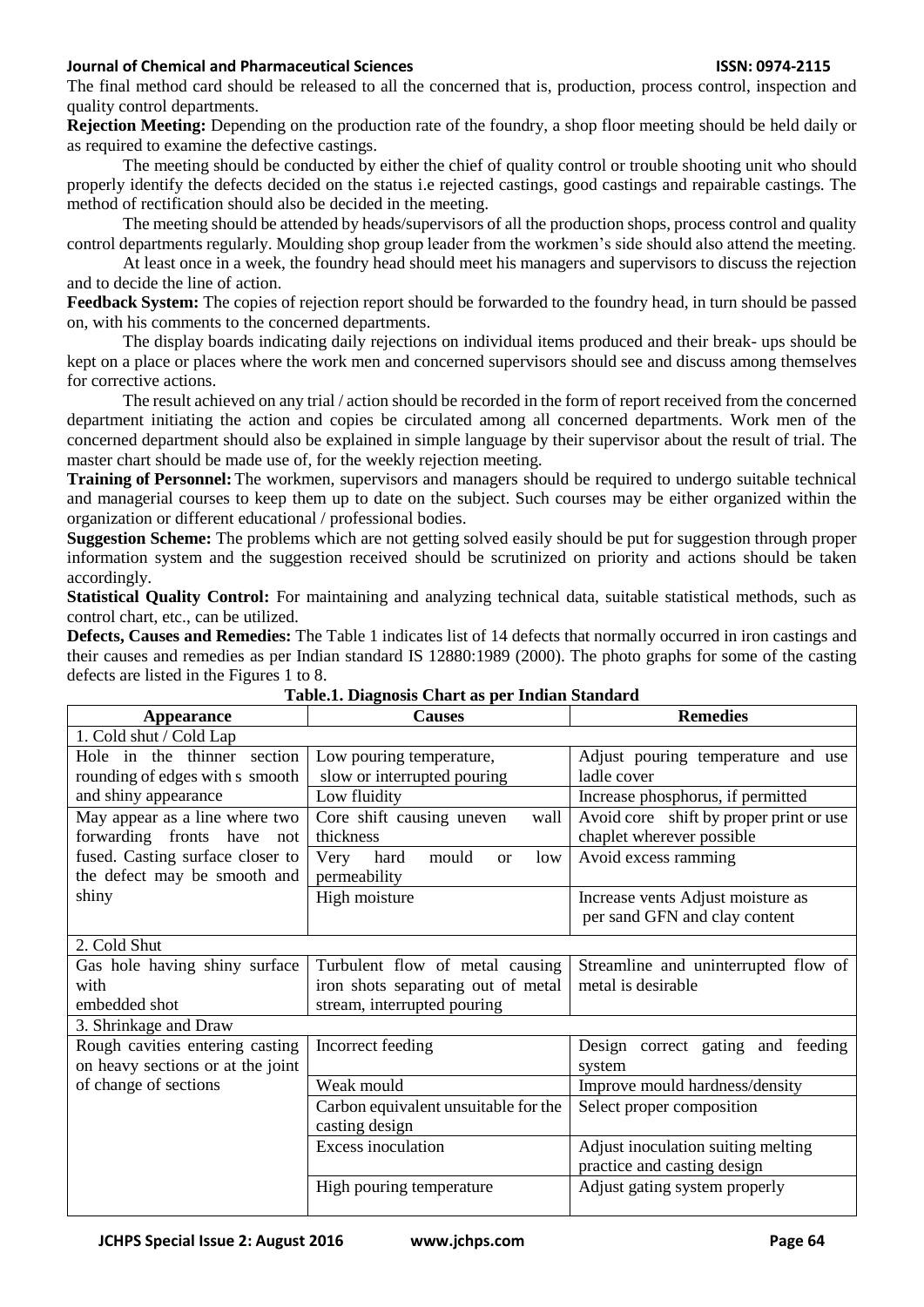٦

| 4. Slag                            |                                       |                                          |
|------------------------------------|---------------------------------------|------------------------------------------|
| Not so rough to smooth cavities    | Unclean metal/ladle                   | Remove slag from the furnace prior to    |
| generally in the vicinity of gates |                                       | tapping into the ladle Use coagulant for |
|                                    |                                       | better removal of slag from the ladle    |
|                                    | Gating system unable to trap the      | Design gating system properly            |
|                                    | slag                                  |                                          |
|                                    | Faulty pouring practice               | Keep pouring basin full during pouring   |
|                                    |                                       | the casting                              |
|                                    | Very high sulphur or manganese or     | Use correct type of scrap and select     |
|                                    | both                                  | proper composition to avoid Mn-S slag    |
| 5. Micro Porosity                  |                                       |                                          |
| Machined<br>surface<br>shows       | Incorrect feeding                     | Design correct gating and feeding        |
| localized                          |                                       | system                                   |
| spongy surface, may leak under     | Weak mould                            |                                          |
| fluid pressure                     |                                       | Improve mould hardness/density           |
|                                    | Carbon equivalent unsuitable for the  | Select proper composition                |
|                                    | casting design                        |                                          |
|                                    | <b>Excess inoculation</b>             | Adjust inoculation suiting<br>melting    |
|                                    |                                       | practice and casting design              |
|                                    | <b>High Pouring Temperature</b>       | Reduce Temperature wherever possible     |
|                                    | Core and Mould having poor            | Avoid Core / Mould dilation              |
|                                    | thermal stability                     |                                          |
|                                    | High Phosphorus content               | Adjust suitable<br>charge to<br>avoid    |
|                                    |                                       | Phosphorus level                         |
| 6. Chilled Edges and Hard Spot     |                                       |                                          |
| Bright areas on the edges after    | Incorrect type of metal               | Adjust composition for correct carbon    |
| fractured surface<br>machining,    | composition                           | equivalent percentage                    |
| shows                              | Presence of excess carbide            | Avoid excess chromium, etc               |
| white or mottled surface white     | stabilizing elements                  |                                          |
| shining                            | Insufficient inoculation              | Use correct type and quantity of         |
| spots after machining              |                                       | inoculants                               |
|                                    | balanced<br>with<br>Sulphur<br>not    | Balance Sulphur with Manganese (1.7 x    |
|                                    | manganese                             | $S$ ) + 0.3 = Mn                         |
| 7. Scab                            |                                       |                                          |
| Rough sand/metal fused layer       | Expansion of silica not               | Balance clay/sand water proportions in   |
| connected                          | compensated by clay                   | the sand mix. Avoid excess free water    |
| to the casting by a thin strip of  | Erosion of the mould surface in       |                                          |
| metal                              |                                       | Increase clay, reduce water              |
|                                    | front of the gates and its deposition | reduce metal velocity, as far as         |
| and on removal, may show a         | in adjacent areas                     | possible                                 |
| depression                         | Condensation of high moisture layer   | Increase clay, reduce water reduce       |
| on the casting surface             | in cope specially flat surface due to | metal velocity, as far as possible and   |
|                                    | prolonged radiant heat                | reduce pouring time/temperature as far   |
|                                    |                                       | as practicable Incorporate cellulose in  |
|                                    |                                       | the sand mix                             |
|                                    | Inadequate combustible in sand mix    | Use adequate combustible                 |
| 8. Rough Surface                   |                                       |                                          |
| Casting surface rough              | Metal penetration                     | Use finer sand or use coating, if        |
|                                    |                                       | Permitted                                |
|                                    | Insufficient coal dust to generate    | Use proper quality/quantity of coal dust |
|                                    | adequate lustrous carbon              |                                          |
|                                    | Very hard mould surface               | Avoid hard ramming or adjust the sand    |
|                                    |                                       | composition of suit hard ramming         |
|                                    |                                       | condition                                |
|                                    | Base sand too coarse or distribution  | Select proper sand grading               |
|                                    | too wide producing open grain         |                                          |
|                                    | Surface                               |                                          |
|                                    | Sand fusion                           | Increase refractoriness in the mix       |
|                                    |                                       |                                          |
|                                    |                                       | Reduce metal temperature if Possible     |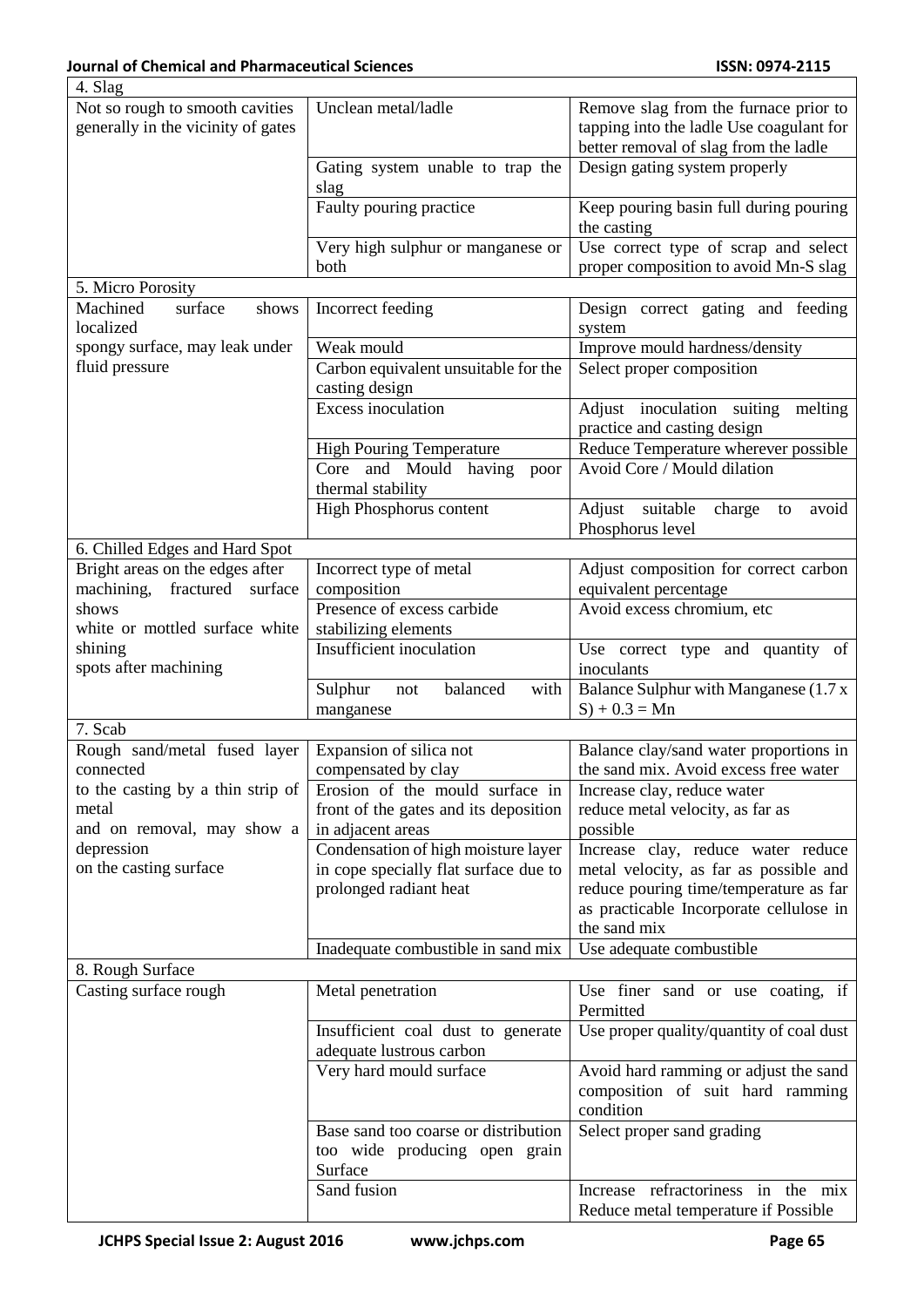| 9. Warpage                               |                                                        |                                                 |
|------------------------------------------|--------------------------------------------------------|-------------------------------------------------|
| Casting shows<br>warpage<br>on           | <b>High Section Sensitivity</b>                        | Ensure correct inoculation                      |
| cooling or after machining               |                                                        |                                                 |
| 10. Distortion                           |                                                        |                                                 |
| Casting shows swelling<br><b>or</b>      | Too soft a mould to withstand                          | Ram evenly and firmly                           |
| growth on surface                        | ferrostatic pressure                                   |                                                 |
|                                          | Inadequate counter weight on the                       | Increase weight<br>mould/or mould               |
|                                          | mould                                                  | ensure proper clamping                          |
| 11. Cracks                               |                                                        |                                                 |
| Hairline crack seen on casting           | High dry strength of the mould or                      | Adjust ramming and clay content                 |
| surface                                  | poor collapsibility of the core                        | reduce oil, improve baking or use               |
| discolouration<br>indicates<br>and       |                                                        | combustible filler material                     |
| crack                                    | Improper handling                                      | Ensure proper handling                          |
| generation at high temperature           | Incorrect loading during storage or                    | Avoid stacking of thin walled castings.         |
| otherwise it is cold crack               | transportation                                         | Load flat castings standing on the              |
|                                          |                                                        | thicker section                                 |
|                                          | Incorrect<br>tool<br>during<br>pressure                | Use proper tool and clamping during             |
|                                          | machining                                              | machining                                       |
| 12. Dirt                                 |                                                        |                                                 |
| Rough cavities and pits<br>in            | Weak mould surface                                     | Ensure proper ramming                           |
| casting surface before cleaning,         | Weak sand                                              | Maintain correct compression strength           |
| sand grains may be seen visually         |                                                        | of sand                                         |
| or under magnification                   | Core print too tight                                   | Design proper prints                            |
|                                          | Pattern liner low                                      | Adjust liner height to reduce pressure at       |
|                                          |                                                        | the drag/cope mould cavity edges                |
|                                          | Poor pattern finish or undercut                        | Ensure proper pattern condition.                |
|                                          | Handling of moulds after closing                       | Avoid manual handling of closed                 |
|                                          | Friable sand                                           | mould                                           |
| 13. Blow Holes                           |                                                        |                                                 |
|                                          |                                                        |                                                 |
|                                          |                                                        |                                                 |
| Smooth, nearly round shaped              | Insufficient permeability of                           | Avoid fines in the sand system                  |
| cavity may be on the surface or          | moulding or core sand                                  |                                                 |
| found after shot blasting or             | Hard ramming                                           | Avoid excess ramming                            |
| machining. Surface of the cavity         | High moisture content of mould                         | Minimize free water content in                  |
| may be dull or shiny depending           |                                                        | the sand mix                                    |
| on the nature of the gas causing         | Rusty or damp chills and chaplets                      | Use coating in the chills and dry them.         |
| the defect. In severe cases,             |                                                        | Ensure chaplets are clean and rust free         |
| section of the casting may be<br>hollow. | Very hard core                                         | Reduce organic binder content as much           |
|                                          |                                                        | as possible                                     |
|                                          | Inadequate venting in the core and<br>mould            | Vent<br>sufficiently<br>Optimize                |
|                                          |                                                        | baking/curing of core                           |
|                                          | Unbaked core causing high gas<br>content               | Optimize baking / curing of core                |
|                                          |                                                        |                                                 |
|                                          | Damp pouring ladle, spout and<br>launder               | Ensure proper drying before tapping of<br>metal |
|                                          |                                                        |                                                 |
|                                          | Too low a pouring temperature                          | Increase pouring temperature if<br>possible     |
| 14. Pin Holes                            |                                                        |                                                 |
| Tiny subsurface round cavity             | moisture<br>in<br>High<br>the<br>sand                  | Cut down source of hydrogen which is            |
| normally                                 |                                                        | normally water, optimize quantity of            |
| having shiny surface. May be             | associated with high aluminium<br>content of the metal | inoculation. Control aluminium content          |
| isolated or can be found in              |                                                        | of FeSi below 1.5 percent                       |
| clusters. Generally found in the         | High nitrogen content of the core or                   | Optimize use of nitrogen bearing binder         |
| cope portion of the casting              | mould                                                  | and hardener                                    |
|                                          | High manganese or sulphur content                      | Balance sulphur with manganese.                 |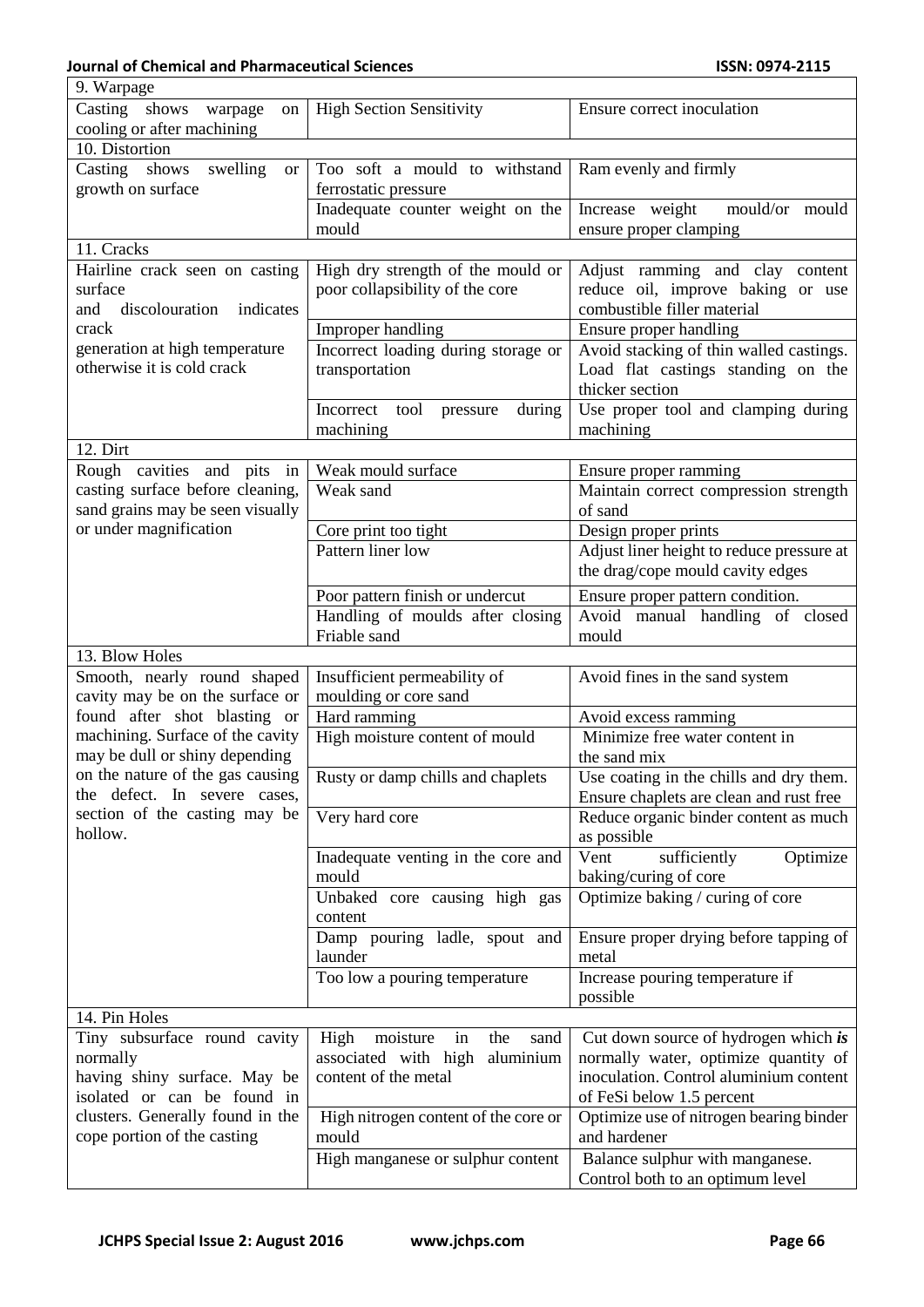## **Journal of Chemical and Pharmaceutical Sciences ISSN: 0974-2115**





**Figure.1. Blow hole Figure.2. Body cracks Figure.3. Cold shut Figure.4. Distortion**









**Figure.5.Porosity Figure.6. Miss run Figure.7. Sand** 



**inclusion**



**Figure.8. Shrinkage**

| <b>Table.2. Percentage of Rejection</b> |            |            |      |            |                        |
|-----------------------------------------|------------|------------|------|------------|------------------------|
| <b>Month / Year</b>                     | <b>FRD</b> | <b>SRD</b> | TD   | <b>DBA</b> | <b>Total Rejection</b> |
| April'14                                | 5.14       | 3.08       | 2.53 | 3.50       | 14.42                  |
| May'14                                  | 5.80       | 3.15       | 2.65 | 3.41       | 15.01                  |
| June'14                                 | 5.10       | 3.60       | 2.60 | 3.48       | 14.78                  |
| July'14                                 | 4.98       | 3.24       | 2.52 | 3.21       | 13.95                  |
| Aug'14                                  | 5.14       | 3.10       | 2.57 | 3.18       | 13.39                  |
| Sep'14                                  | 4.47       | 2.90       | 2.50 | 2.99       | 12.86                  |
| Oct'14                                  | 4.31       | 3.03       | 2.53 | 3.00       | 12.87                  |
| Nov <sub>14</sub>                       | 2.29       | 2.38       | 2.54 | 2.87       | 13.08                  |
| Dec <sup>14</sup>                       | 5.10       | 2.96       | 2.53 | 3.05       | 13.64                  |
| Jan'15                                  | 3.36       | 3.11       | 2.53 | 3.31       | 14.31                  |
| Feb'15                                  | 5.72       | 3.13       | 2.64 | 3.36       | 14.85                  |
| Mar'15                                  | 5.00       | 3.42       | 2.62 | 3.44       | 14.48                  |

FRD – Filling Defects, SRD – Shape Related Defects, TD – Thermal Defects, DBA – Defects by Appearance. **Table.3. Review of Literature**

| Author &        | <b>Techniques used</b>                         | <b>Result</b>                                  |
|-----------------|------------------------------------------------|------------------------------------------------|
| Year            |                                                |                                                |
| Sunil           | Casting defects like gas defects, moulding     | Concluded that process parameters should be    |
| Chaudhari       | material defects and metallurgical defects are | decided based on the quality of the sand.      |
| (2014)          | studied                                        |                                                |
| Jadhav $(2013)$ | Investigation of cold shut defect in           | Parameters like temperature, phosporous, and   |
|                 | automotive cylinder block and analysis         | silica percentage are recommended to reduce    |
|                 | carried out using seven quality tools.         | the cold shut defects.                         |
| Rajesh          | Casting defects due to various factors are     | The study will help for analysis and improving |
| Rajkothe        | studied                                        | the productivity and yield of casting.         |
| (2014)          |                                                |                                                |
| Uday            | DOE (Taguchi method) for analysing sand        | Optimised parameters are obtained.             |
| A.dabade        | and mould related defects                      | Percentage rejection of castings due to sand   |
| (2013)          |                                                | related defects is reduced from 10% to 3.59%.  |
| Rashik          | Optimize sand casting process parameter        | Optimised parameters obtained. Percentage      |
| upadhye         | (Taguchi method)                               | rejection of castings is reduced from 6.16% to |
| (2012)          |                                                | 3.84%                                          |

**Review of Casting Defects:** A study on various casting defects are carried out for one year from April 2014 to March 2015 in Ammarun Foundries, Coimbatore and the details are listed in Table 2. The defects are categorized like filling related defects (FRD), shape related defects (SRD), Thermal defects (TD) and defects by Appearance. The monthly percentage of rejection due to these defects are varying from 12.86 % to 15.01 %

The filling related defects are categorized are further classified as sand inclusion, rough surface, scabbing, blow holes, chill blow, clay ball hole, sand fusion, and pin holes. Sand related defects are also further classified as mould lift, mould broken, and shift, leakage. The defects by appearance are categorized as DBS blast core missing, swelling, and no core. Out of these defects the filling related defects are to be given importance for the analysis and